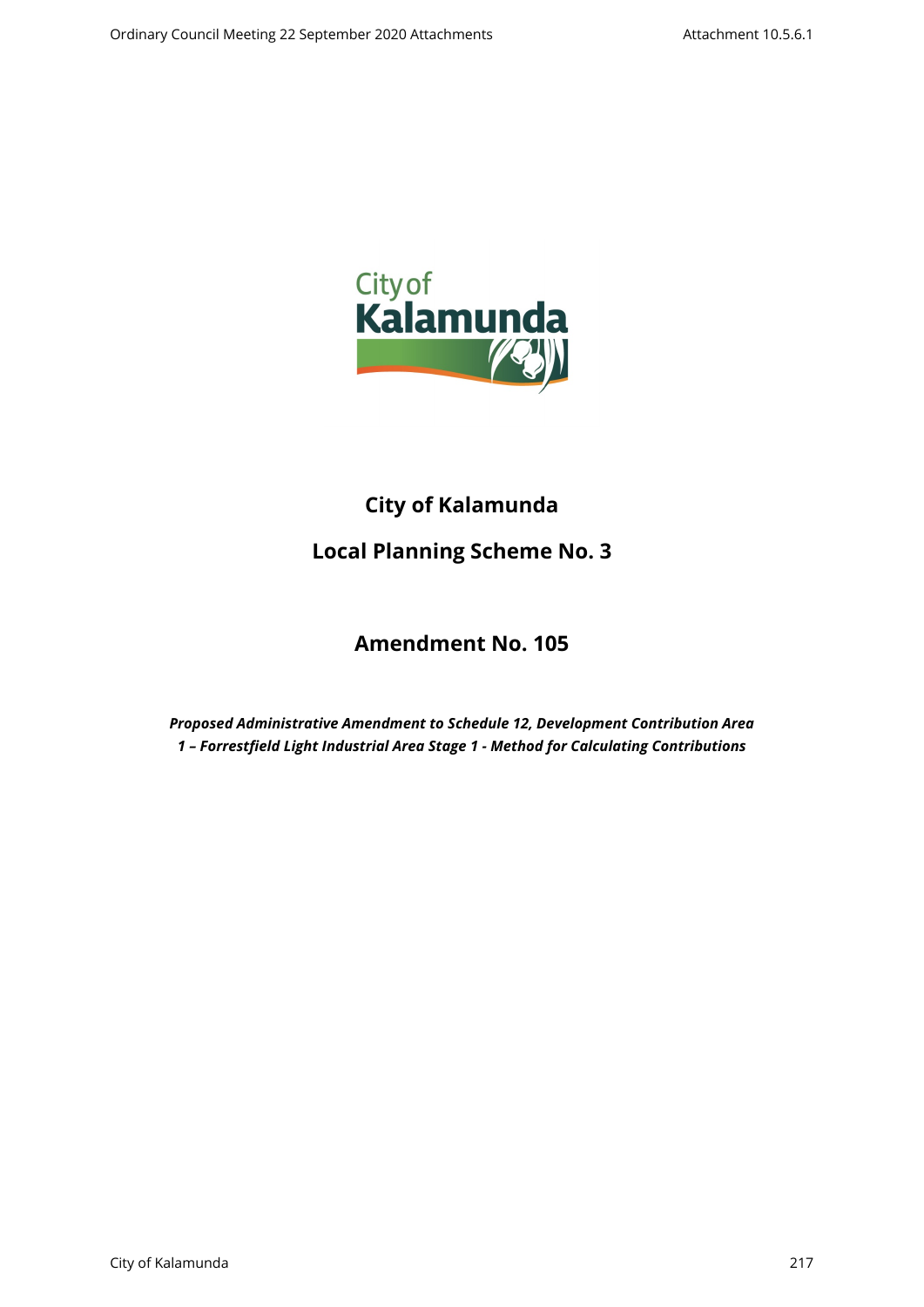## **Planning and Development Act 2005**

## **RESOLUTION TO ADOPT AMENDMENT TO LOCAL PLANNING SCHEME**

## *Local Planning Scheme No.3 Amendment 105*

## **Resolved that the Local Government pursuant to section 75 of the** *Planning and Development Act* **2005, amend the above Local Planning Scheme by:**

1) Amending Schedule 12 'Method for Calculating Contributions' to read as follows and deleting all other notes:

'Contribution rate' =  $Cost of infrastructure items + cost of administrative items ($ math> Net lot area of DCA (m²)

The Amendment is complex under the provisions of the Planning and Development (Local Planning Schemes) Regulations 2015 for the following reason (s):

- a) The amendment relates to an amendment to Development Contribution Plan 1.
- b) The amendment is not a standard or basic amendment.

Dated this day of 20

\_\_\_\_\_\_\_\_\_\_\_\_\_\_\_\_\_\_\_\_\_\_\_\_\_\_\_\_\_\_\_\_\_\_\_\_\_\_\_\_\_\_

Rhonda Hardy Chief Executive Officet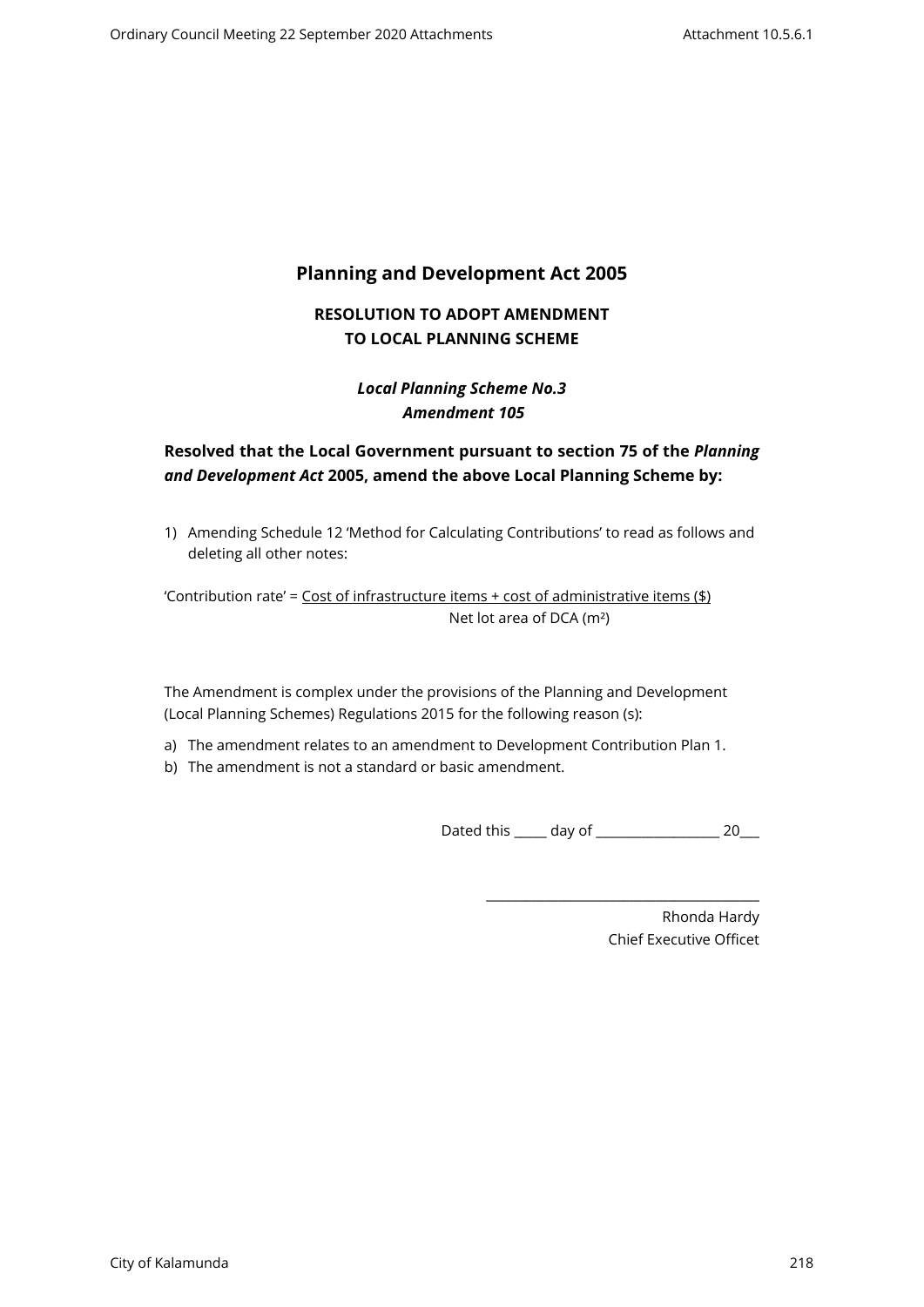#### **COUNCIL ADOPTION**

This Standard Amendment was adopted by resolution of the Council of the City of Kalamunda at the Ordinary Council Meeting of the Council held on the \_\_\_\_ day of  $\frac{1}{20}$  20  $\frac{1}{20}$ .

........................................................

MAYOR

..............................................................

CHIEF EXECUTIVE OFFICER

#### **COUNCIL RESOLUTION TO ADVERTISE**

By resolution of the Council of the City of Kalamunda at the Ordinary Council Meeting of the Council held on the day of 20 proceed to advertise this Amendment.

..........................................................

MAYOR

..............................................................

CHIEF EXECUTIVE OFFICER

#### **COUNCIL RECOMMENDATION (date Council supported the amendment)**

This Amendment is recommended for support by resolution of the City of Kalamunda at the Ordinary Meeting of the Council held on the day of the Council needs on the day of the Council needs and and the Common Seal of the City of Kalamunda was hereunto affixed by the authority of a resolution of the Council in the presence of:

..........................................................

MAYOR

..............................................................

CHIEF EXECUTIVE OFFICER

**WAPC ENDORSEMENT** 

........................................................